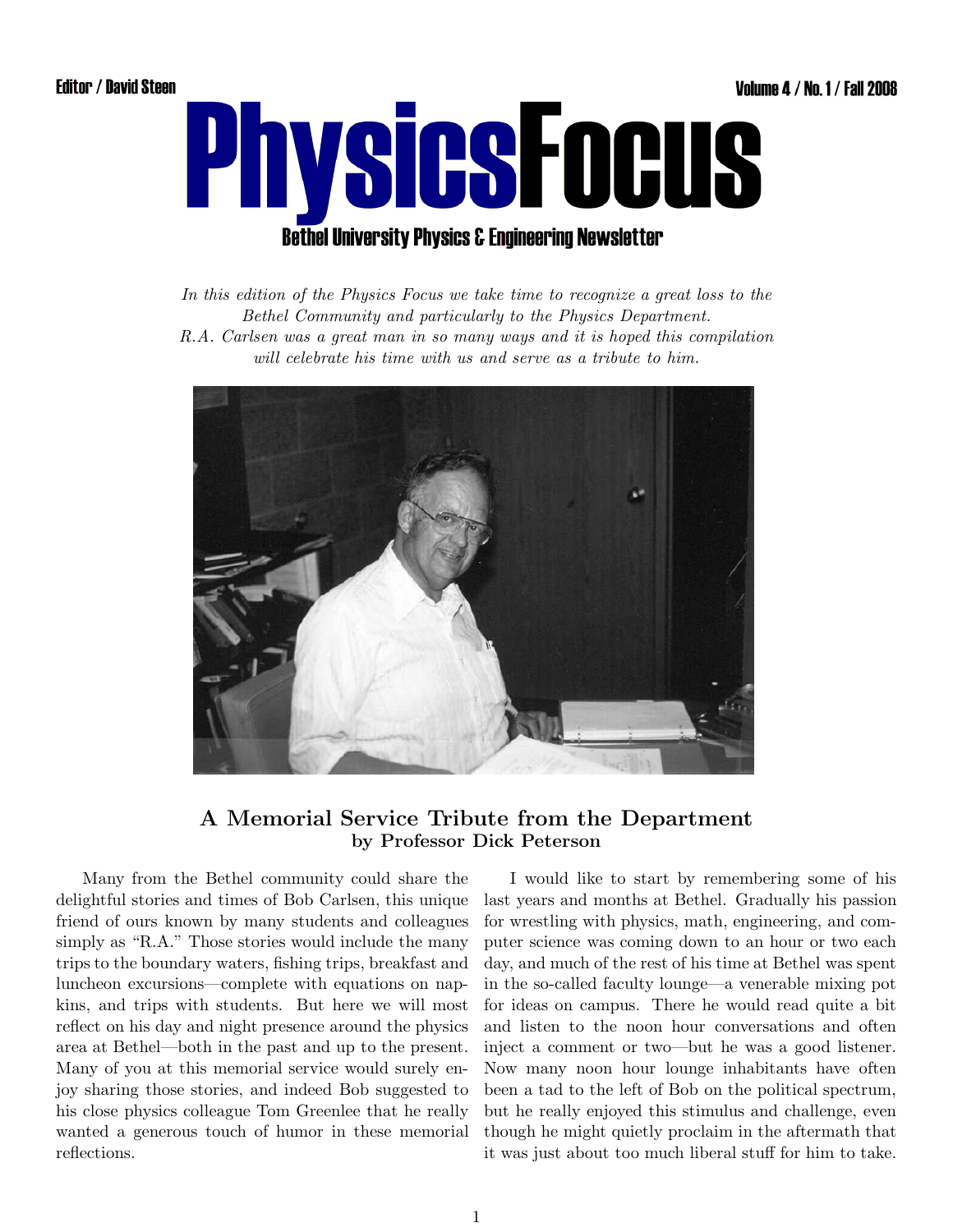However, taking all this in good humor in fact followed from his deep respect for his Christian colleagues and their ideas, and he would sometimes even suggest they had him (as in the old invitation hymn) "almost persuaded, now to believe..." Plus we would often hear, "And who are you...?" as he sought out the newer folks on campus and inevitably found out about their work and ideas. Clearly in his later days he enjoyed being increasingly stimulated by a wide range of creative people and their ideas. Would that we all could do as well.



R.A. and class giving thanks over newly arrived equipment.

Many of us coming to Bethel over the years became better acquainted with this electronics and computer science professor who was academically a rather peculiar fellow, in many ways ahead of most of us. To Bob the most sacred, profound, and beautiful parts of science were reflected in its mathematical description! Reading from his published junior/senior level notes, called Instrumentation,

> "There are two basic ways of learning physics: the inductive and the deductive (mathematical) method. We take the latter approach which means that we start with a set of axioms for circuit theory, electromagnetic field theory, and quantum mechanics. The approach works well with students that are mathematically sensitive and being Christians, have an added advantage because they are used to an axiomatic structure for living which, clearly, is modified by the concept of grace in the New Testament.

I used to tell my students at Michigan that Moses not only brought down the ten

commandments from Sinai but that Maxwell's equations were written on the back! The remark always got a good laugh, and it gave me the opportunity to identify myself as a Christian, and then provided an opportunity to say that physics is best at describing the physical world rather than explaining it."

He was insistent on the clarity and elegance of mathematical physics, and Greenlee recalls the case of a student stopping by to ask R.A. why he took off points for just leaving off those vector arrows from the equations of dynamics, and he replied, "Because, you are worth it!" And even in his toughest times, he was known to compare the sustenance and elegance of Maxwell's equations to those steady promises of hope we find in the scriptures.

But that is not all he was as a teacher, not at all. Most importantly he wanted his students to take the results of their mathematics, and make them spring alive in the lab. His goal, in one of his common phrases was to help the student "turn the corner" - meaning they would begin to see what a life in science and engineering could really entail by diving in with a dedicated passion to really understand some beautiful phenomenon with mathematics, computation, and measurement. It is still his spirit of disciplined and in-depth inquiry that we hope most characterizes the national reputation of Bethel physics, and in this way he sought to bring light to beautiful physics but also inspiration and vision for the lives and continuing discipleship of his students.

We conclude with the I Corinthians 13:12 passage he quotes at the beginning of Instrumentation that reflects both his teaching vision but also the ultimate hope that we celebrate today, "For now we see through a glass darkly; but then face to face; now I know in part; but then shall I know even as I am known." Peace to his memory.

# Remembering Bob and Mary Ellen Carlsen

Bethel's mathematics department and science division welcomed us into the fold in the fall of 1975, a newly minted Ph.D. but, more importantly, a family of new Christians (my second birthday was on or about April 1, 1974; Kathryn's a few months later). Like any other babies we had barely a clue what resources our new households of faith could offer, but we were immediately "encompassed about" by several elders in the faith, Erv and Helen Carlson in our local congregation, and then Bob and Mary Ellen Carlsen and the members of my department in our academic family at Bethel.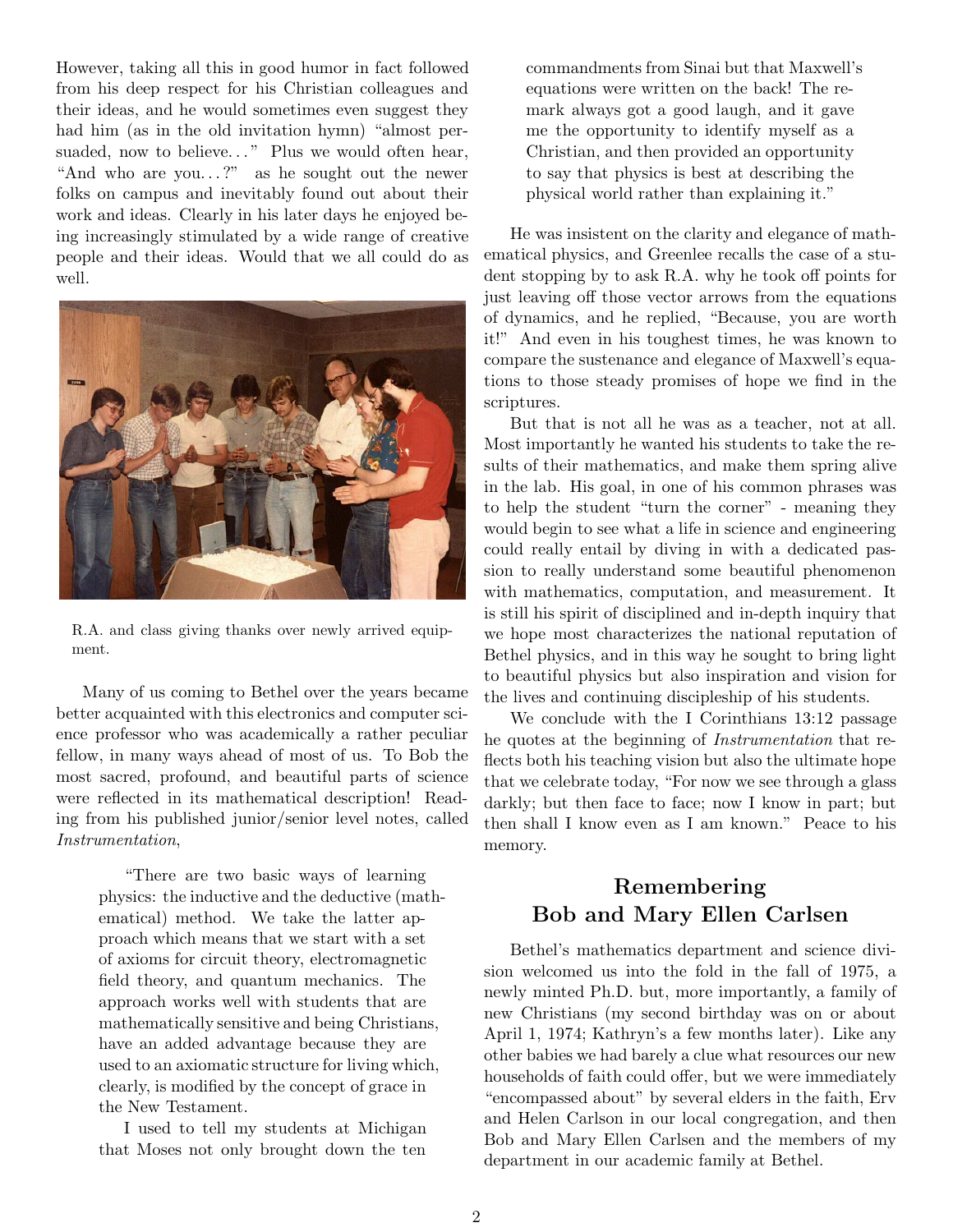Mary Ellen was already engaged in her struggle with MS, to which was later added cancer, and the challenges of this struggle naturally absorbed much of her energy and attention, and Bob's. I know I didn't really grasp at the time how much the hours they invested in making us feel "at home" at Bethel cost them. For example, at a very busy time, Bob was in the small group (mostly my family members) who witnessed the formal completion of my degree program in December, after defending the thesis in July.

As the academic year progressed, Bob was very generous in his investment of time and attention, orienting me to the role of the mathematics curriculum in supporting the efforts of physics and the other "natural science" curricula, giving me early warning of the challenge of maintaining "pre-requisite structures" in an institution which was still in the process of developing a strong academic program. The maintenance effort was much lighter within the division than elsewhere, and Bob's support for that effort was a large factor in making it so.

An important part of the growing process was Bob's huge investment in time and effort to write and continually improve the "study notes" for all of his courses. At the time, it seemed to me a quixotic effort: why not build the curriculum around a selection of "standard undergraduate texts" after all, and invest the effort in adding to that foundation? But his extended labors perfectly reflected the seriousness of his commitment to what he believed his Master had called him to do. And time and further experience in the importance of carefully laid foundations consistent with one's own world view have helped to illuminate the value of what Bob sought to accomplish. After careful thought, I cannot improve on Dick Peterson's description of Bob's commitment to excellence in facilitating his student's growth as both Christians and active contributors to the scientific enterprise into which he was inducting them, so I refer the interested reader to that description in the tribute Dr. Peterson prepared for Bob's memorial service.

Soon after Mary Ellen's funeral, Bob and I had a long talk about our respective plans. I do not recall any of the details of the topics we covered, however. The only memory that remains is of the sense of shock I felt at the time as I finally began to appreciate the strain he had been living under in the last months of caring for Mary Ellen. It is probably more an indication of my social blindness than Bob's poise under pressure, but to that point I truly had been oblivious to the reality of his suffering. He was sharing with me for the first time some of the harrowing events of those days (again, I don't recall the details, but just the impact his sharing had on me) by way of giving his testimony that God's promise of "grace sufficient for the need" was true. In later years, seeking better understanding of texts like Psalm 90, and Paul's testimonies at 2 Corinthians 1:8-10, and 2 Corinthians 12:7-9, recollection of that discussion was always a good starting point for further reflection on the sureness of the grace of God, a key personal embellishment or marker on my set of the Ephesians 6:11 "whole armor." Thanks for these foundational memories, Bob. Shalom.

–Frank and Kathryn Meyer

### Carlsen and Holmes bring Bethel into the National Physics/Engineering Arena

Carlsen, Robert A. and Holmes, James T., "Microprocessors in Preengineering", IEEE Transactions on Education, Vol. 24, No. 2 (1981) 146-149.

#### Abstract:

The use of microcomputer systems for an elective sequence in our pre-engineering program at a liberal arts college was motivated by student requests for assembly language programming and for computer courses oriented more toward the sciences. We describe a very modestly priced system and two courses which are based on the Intel 8080A.



Photo of the early SDK-80 microprocessor system first applied in physics and engineering education by Professors Carlsen and Holmes at Bethel around 1980. This resulted in their publication which was the first national refereed publication to come out of the rapidly developing physics and engineering area at Bethel.

### Robert A. Carlsen, Colleague and Friend

Some of the things I remember about Bob Carlsen are his deep faith, his love of mathematics and physics, his friendship and hospitality, his strong support of our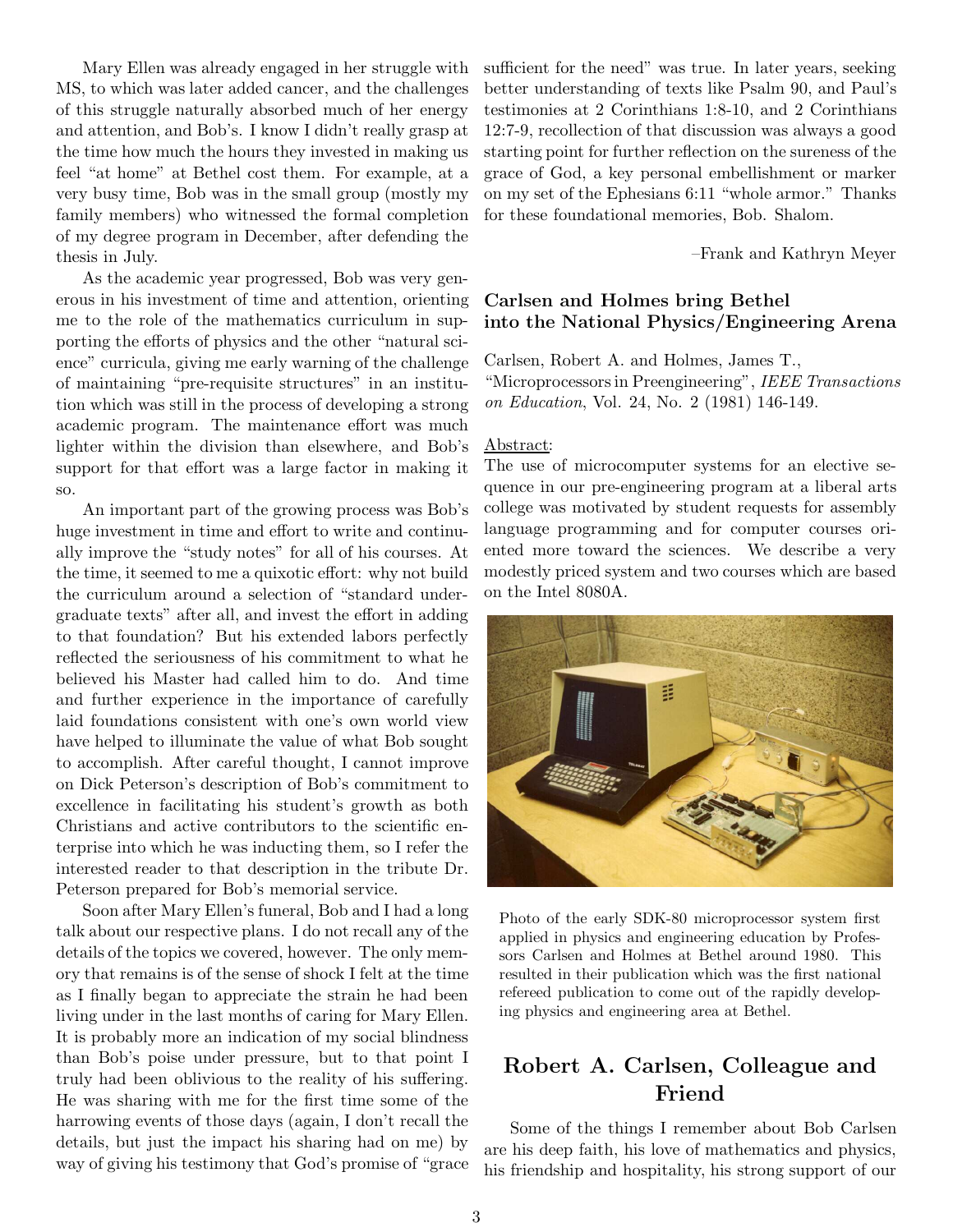department, his sense of humor, and his care about students. Many of these characteristics are well-covered in Richard Peterson's fine tribute to Bob, but perhaps I can illustrate a couple of them.

Bob knew how hard life can be in a fallen world; he witnessed his first wife, Mary Ellen, lose a long battle with cancer. He was no Pollyanna. But even through the hardest time his faith in God's truth and love remained solid. I heard him say more than once that Philippians 4:6-7 were like Maxwell's equations: you could use them again and again, and they never wore out.

Even in his times of emotional turmoil Bob was thoughtful about me and hospitable to me. I stayed with him in the summer of 1979 before getting my first apartment here, while Mary Ellen was visiting her mother, and through most of the summer of 1980, after Mary Ellen had died. Even in those times, Bob kept his sense of humor. In those days I ran regularly, and when he heard that I was planning to run 15 miles with another faculty member, he said he wanted to take out a term life insurance policy on me. Another time, he came home and found my running clothes laid out to dry on the porch. He said later that he was afraid the rapture had come and he was left behind. And he credited that summer with much of the happiness he later found as Judy's husband: when he saw my bachelor lifestyle and my cooking, he knew he couldn't take being a bachelor very long, so he'd better remarry quickly!

It was during that time that I picked up a good life lesson from Bob. I let a pot of water boil away on the stove, and the pot was wrecked. When I apologized he just said, "Well, that's the price of doing business." That phrase has stuck with me; the price of doing business, of helping people, of accomplishing most things is that things get broken, wear out, burn out, and I shouldn't get upset about that.

In spite of Bob's having some hard times at Bethel and some tensions with the administration, Bob strongly supported our department. Some students may be aware of the Carlsen-Physics Faculty Scholarship, which was started at his initiative and has been a stimulus for the rest of us faculty to contribute. But the Carlsen Fund has also paid for much summer research by faculty and students, as well as, sometimes, the annual dinner and other projects. It was through a gift by Bob that we faculty got the first computers in our offices. Bob's gift also started the annual Science Division professional advancement grants.

Bob cared about me and was concerned about my well-being and my feelings. In my first year at Bethel, one day in the faculty lounge a faculty member who was known for stirring things up made some comments that made smoke come out of my ears. Bob saw my distress

and came into my office to talk with me. He told me that the faculty member had helped many mission agencies and had done much to advance God's kingdom, so I needed to keep that in mind and not let the guy's off-thewall comments bother me too much. Bob's comments helped me to get a more complete view of that faculty member and did calm me down.

The motto that showed Bob's love of mathematics and his desire to apply math to real physical measurements and apparatus was "analyze, then build." That, too, is a good lesson for me to remember, and it can be extrapolated to other areas of life: thought, then action.

It's hard to put into writing the cumulative effect of so many office conversations, reminiscences, jokes, lunches, laughs. I'll miss Bob, but I am comforted that we do not need to "grieve, as do the rest who have no hope (I Thessalonians 4:13)." He is rejoicing with Christ now, free of his weakened, tired body. And we'll see him again and join him in worshiping our Lord.

–Professor Thomas Greenlee



Greenlee, Carlsen, and Peterson during 3M work of the 1980's.

### The R.A. Carlsen Analysis Center

In 1995, the new physics/engineering laboratory was named the Carlsen Analysis in honor of R.A. The Carlsen Analysis Center is primarily devoted to computational and applied physics. The center includes multiple student work stations with computers, running Mathematica, MATLAB and other analysis software. The center is also equipped with a new supersonic wind tunnel for student/faculty projects and research. Students often gather here for study sessions, and some have their own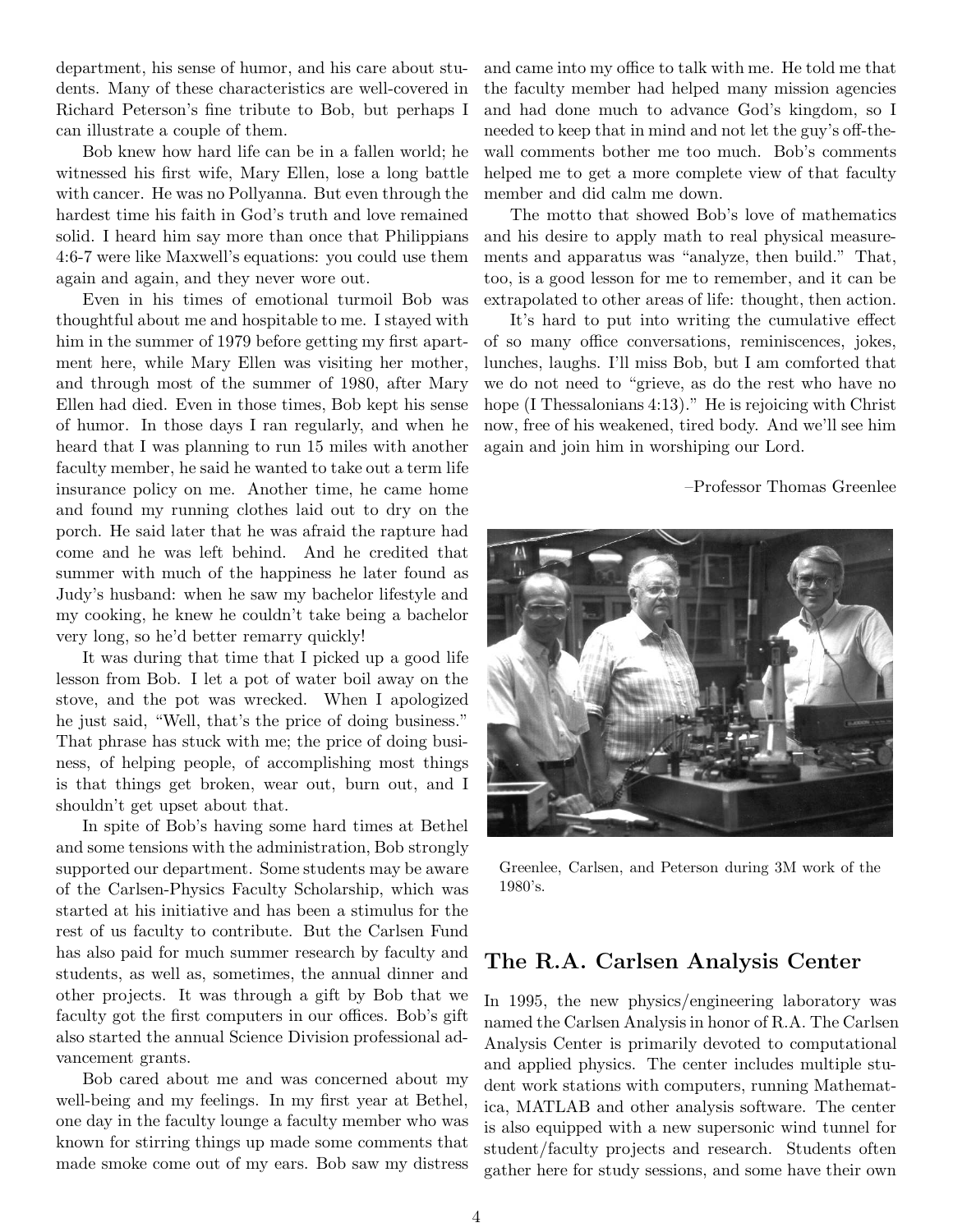desk in the room. Depending on the time of year, the Analysis Center may be the center of activity for a senior research project or two. Student research projects are conducted under the mentorship of one of the physics faculty members.



Carlsen Analysis Center.

#### To the students, he was simply R.A.

Early in the morning on Leap Day, February 29, 1988, I was in a motel room waiting for a phone call. It was my interview day at Bethel, and Bob Carlsen was to pick me up at the motel, take me to breakfast, and then to Bethel. The phone rang and the voice on the other end said, "This is R. A." Expecting someone named Bob, I was confused, but Bob explained, "R. A. is what the students call me." At that moment, even though I had not yet been interviewed, I knew that my education had begun.

Bob Carlsen was the professor who was retiring. It was my job to replace him, and the task was daunting. At Bethel, Bob was nearly iconic. He essentially founded the Physics Department, nurtured it in isolation for years, struggled with meager budgets, and then donated most of his life-savings to establish a trust fund to advance Physics at Bethel. Bob had been at Bethel twenty years – which to a 29-year-old seeking a position sounds like a lifetime. In fact, the first question I heard from a student upon arriving at Bethel was "Dr. Beecken, are you going to be here your whole life like R.A. was?" Wow, that was intimidating! I was just hoping to survive my first week as a professor. It was then that I decided to lean on Bob for advice whenever possible. We had many lunches over the years, and my fondest memories of R.A. are his little truisms on all things related to teaching, research, and Bethel.

Bob believed that you "almost have to make the students your colleagues." Certainly Bob's students appreciated this approach; I have found that alumni from his era testify to the life-changing, mentoring relationships that Bob established with them. At the same time, however, Bob truly understood the difficulty of such an approach. He often said, "Just when the students become useful, they graduate. . . every year is starting over," and "if you teach undergraduates long enough, you become one." These were sobering words for a very young professor, but they were also fair warning.

I was tempted to pour my time and energy into developing better courses, but Bob knew that it was important for young faculty members to develop meaningful avenues of research – both for the students and for the faculty member. Bob warned me that the "students test you, they want to see if you really can do this stuff that you teach." He thought that I should concentrate on developing a research track record while I still had the opportunity. Sure enough, I found that doing research strengthened my self-confidence and enhanced my credibility with students. Bob didn't merely suggest this direction, he had already given generously to establish an endowment for physics research.

But more importantly for me, Bob was a great source of personal encouragement. During my first summer of research at Bethel, I had an Air Force grant. However, I was working by myself, and I found the difficulty of the research overwhelming. Bob realized that I was struggling, and I clearly remember a day that summer when he sat and listened to me and encouraged me. Together we outlined on the blackboard an approach and a plan for moving forward with the research. That day was pivotal for me. The work ended well that summer, and it led me into many more productive summers doing research. I am deeply grateful.

Bob understood people, and his thoughts on how to get things done have been particularly helpful. He told me that it is always best to "solve problems at the lowest level." In other words, when something isn't working right, try to work directly with the individual rather than going over their heads to a supervisor. He also advised that it was important to build relationships with people so that later, sometime even years later, they will have a natural desire to help you when you need it. I have now been chair of the Physics Department for over twelve years, and I still find this advice fundamental to how I carry out my responsibilities. During my entire time at Bethel, I have been honored to work in the same office that was once Bob's. His legacy is ever present, and his influence has greatly shaped our department.

–Professor Brian Beecken